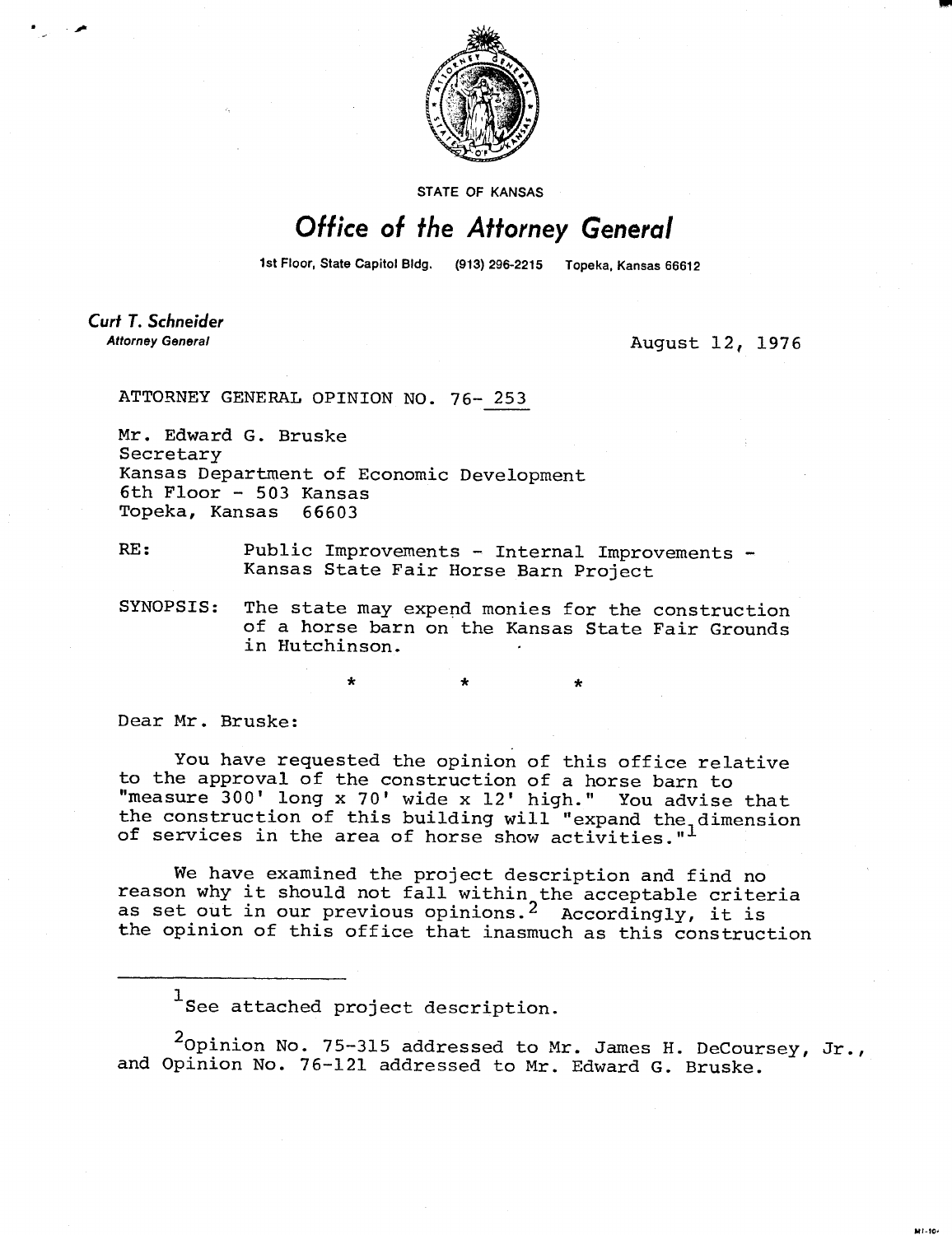Mr. Edward J. Bruske August 12, 1976 Page Two

project would be an improvement owned and used by the state in the discharge of its duties and responsibilities as a sovereign corporation, it would not therefore contravene the provisions of the Constitution of this state.

Yours very truly,

Lust Schude

CURT T. SCHNEIDER Attorney General

CTS:JPS:en

Enclosures